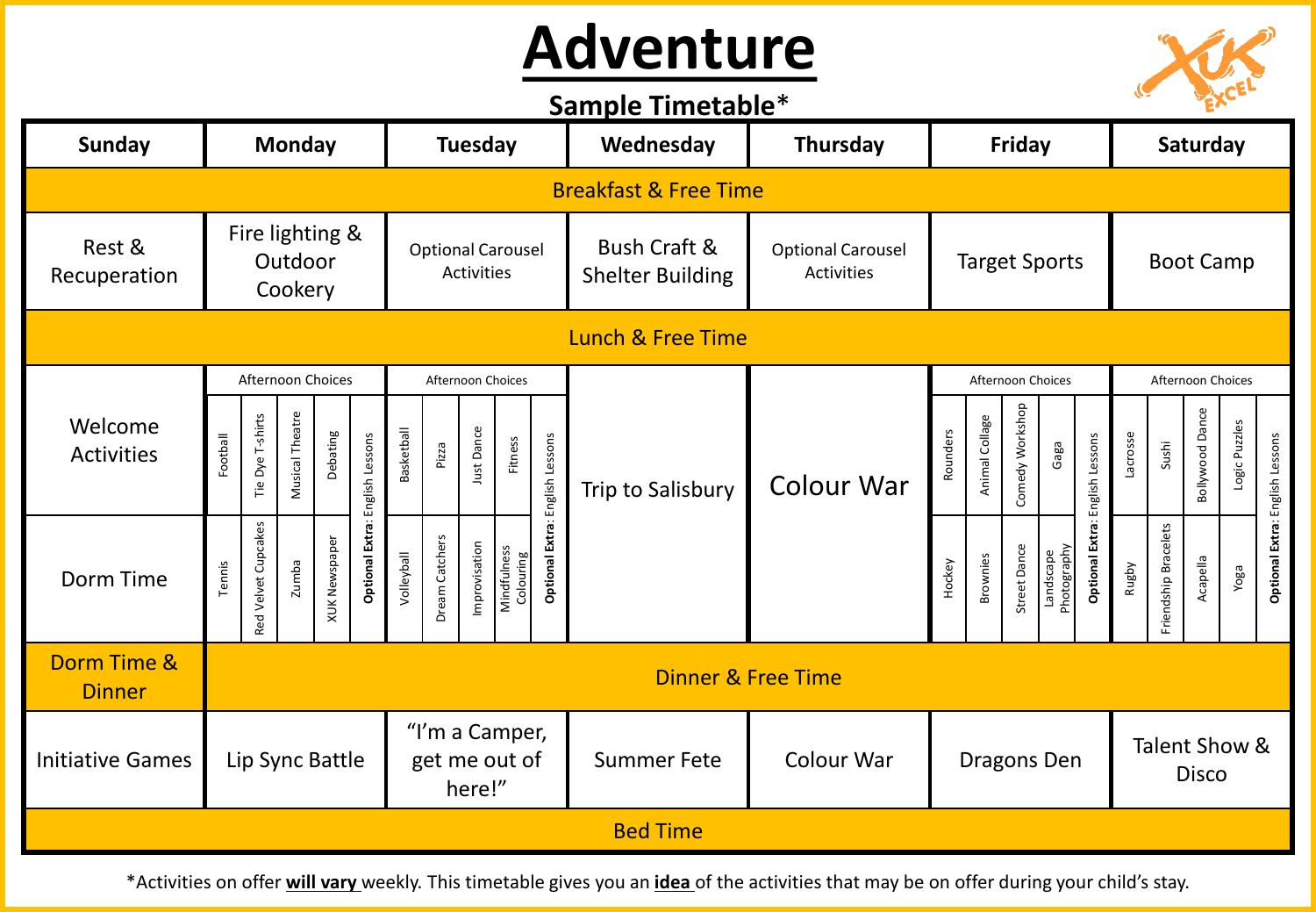## **Sport**

**Sample Timetable**\*



| <b>SUILDIC LITTLE COMPLE</b> |                                  |                     |                 |                      |                                 |                                           |                |                   |                          |                        |                    |                               |               |                 |                     |                          |                                 |                               |                      |                        |              |                                 |
|------------------------------|----------------------------------|---------------------|-----------------|----------------------|---------------------------------|-------------------------------------------|----------------|-------------------|--------------------------|------------------------|--------------------|-------------------------------|---------------|-----------------|---------------------|--------------------------|---------------------------------|-------------------------------|----------------------|------------------------|--------------|---------------------------------|
| <b>Sunday</b>                | <b>Monday</b>                    |                     |                 |                      | <b>Tuesday</b>                  |                                           |                |                   |                          | Wednesday              | Thursday           |                               | Friday        |                 |                     |                          |                                 | Saturday                      |                      |                        |              |                                 |
|                              | <b>Breakfast &amp; Free Time</b> |                     |                 |                      |                                 |                                           |                |                   |                          |                        |                    |                               |               |                 |                     |                          |                                 |                               |                      |                        |              |                                 |
| Rest &                       | <b>Badminton</b>                 |                     |                 |                      |                                 | <b>Optional Carousel</b>                  |                |                   |                          |                        | <b>Athletics</b>   | <b>Optional Carousel</b>      | <b>Tennis</b> |                 |                     |                          |                                 |                               |                      |                        |              |                                 |
| Recuperation                 | Rugby                            |                     |                 |                      |                                 |                                           |                | <b>Activities</b> |                          |                        | <b>Water Polo</b>  | <b>Activities</b>             | Cricket       |                 |                     |                          |                                 | Tournaments                   |                      |                        |              |                                 |
| Lunch & Free Time            |                                  |                     |                 |                      |                                 |                                           |                |                   |                          |                        |                    |                               |               |                 |                     |                          |                                 |                               |                      |                        |              |                                 |
|                              |                                  |                     |                 | Afternoon Choices    |                                 | Afternoon Choices                         |                |                   |                          |                        |                    |                               |               |                 | Afternoon Choices   |                          |                                 | Afternoon Choices             |                      |                        |              |                                 |
| Welcome<br><b>Activities</b> | Football                         | Tie Dye T-shirts    | Musical Theatre | Debating             |                                 | Basketball                                | Pizza          | Just Dance        | Fitness                  | English Lessons        | Trip to Salisbury  | <b>Colour War</b>             | Rounders      | Animal Collage  | Comedy<br>Workshop  | Gaga                     |                                 | Lacrosse                      | Sushi                | <b>Bollywood Dance</b> | ogic Puzzles |                                 |
| Dorm Time                    | Tennis                           | Red Velvet Cupcakes | zumba           | <b>XUK Newspaper</b> | Optional Extra: English Lessons | Volleyball                                | Dream Catchers | Improvisation     | Mindfulness<br>Colouring | <b>Optional Extra:</b> |                    |                               | Hockey        | <b>Brownies</b> | <b>Street Dance</b> | Landscape<br>Photography | Optional Extra: English Lessons | Rugby                         | Friendship Bracelets | Acapella               | Yoga         | Optional Extra: English Lessons |
| Dorm Time &<br><b>Dinner</b> |                                  |                     |                 |                      |                                 |                                           |                |                   |                          |                        |                    | <b>Dinner &amp; Free Time</b> |               |                 |                     |                          |                                 |                               |                      |                        |              |                                 |
| <b>Initiative Games</b>      |                                  |                     |                 | Lip Sync Battle      |                                 | "I'm a Camper,<br>get me out of<br>here!" |                |                   |                          |                        | <b>Summer Fete</b> | Colour War                    | Dragons Den   |                 |                     |                          |                                 | Talent Show &<br><b>Disco</b> |                      |                        |              |                                 |
|                              |                                  |                     |                 |                      |                                 |                                           |                |                   |                          |                        | <b>Bed Time</b>    |                               |               |                 |                     |                          |                                 |                               |                      |                        |              |                                 |

\*Activities on offer **will vary** weekly. This timetable gives you an **idea** of the activities that may be on offer during your child's stay.